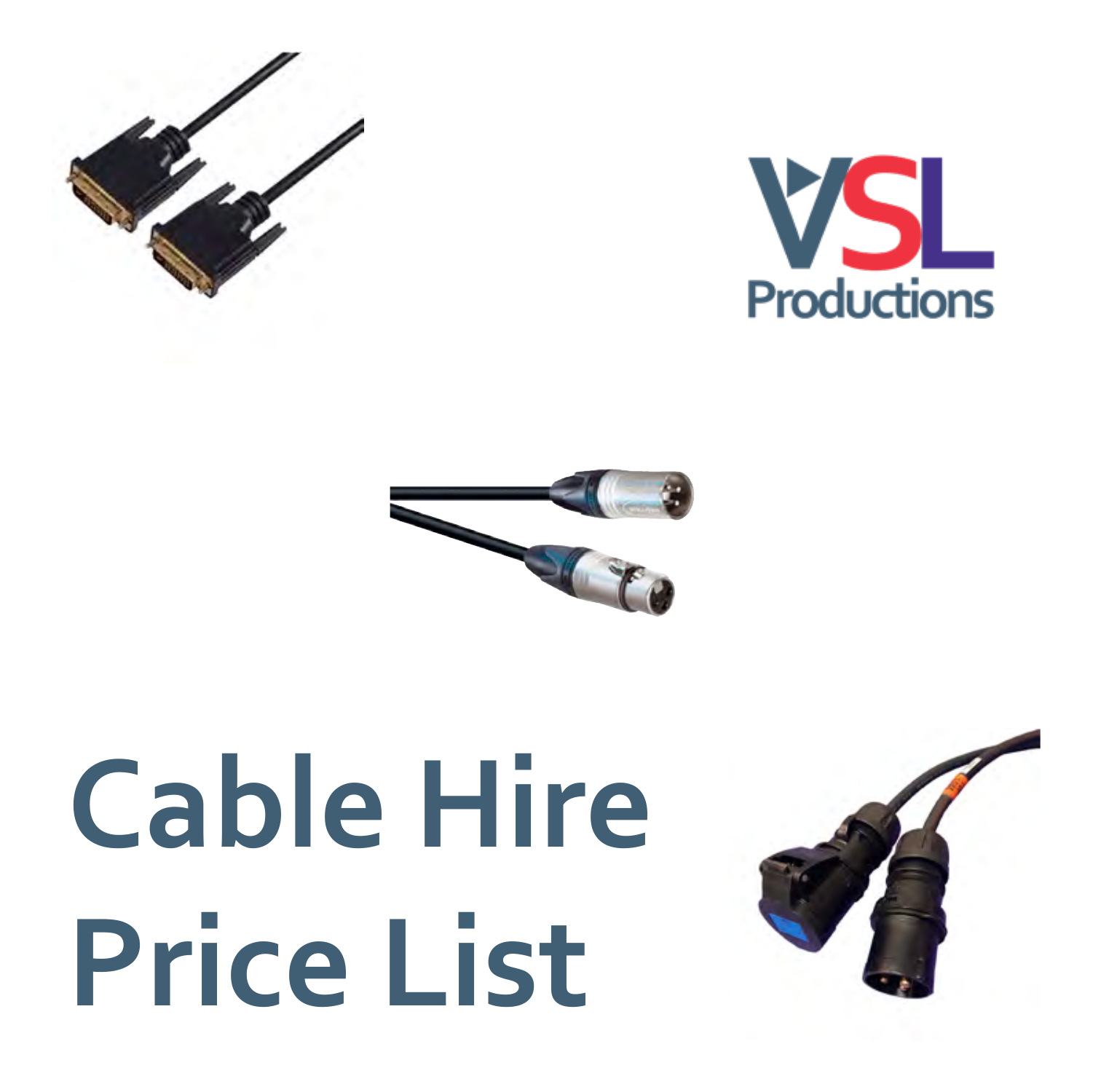## **DVI-D Dual Link**

| 01M£1.50 |
|----------|
| 02M£2.00 |
| 03M£2.50 |
| 05M£3.00 |
| 10M£4.00 |

| 01M £0.70       |  |
|-----------------|--|
| 03M£1.00        |  |
| 05M£1.50        |  |
| 10M£2.50        |  |
| 20M£4.00        |  |
| 30M  £6.00      |  |
| 50M Drum £10.00 |  |
|                 |  |

#### **SDI Looms**

| 03M, 4 Way £5.50  |  |
|-------------------|--|
| 05M, 4 Way £6.5   |  |
| 10M, 4 Way £10.00 |  |
| 20M, 4 Way £15.00 |  |

## **Neutrik opticalCON**

| 100M  £100.00       |
|---------------------|
| 150M………………. £125.00 |
|                     |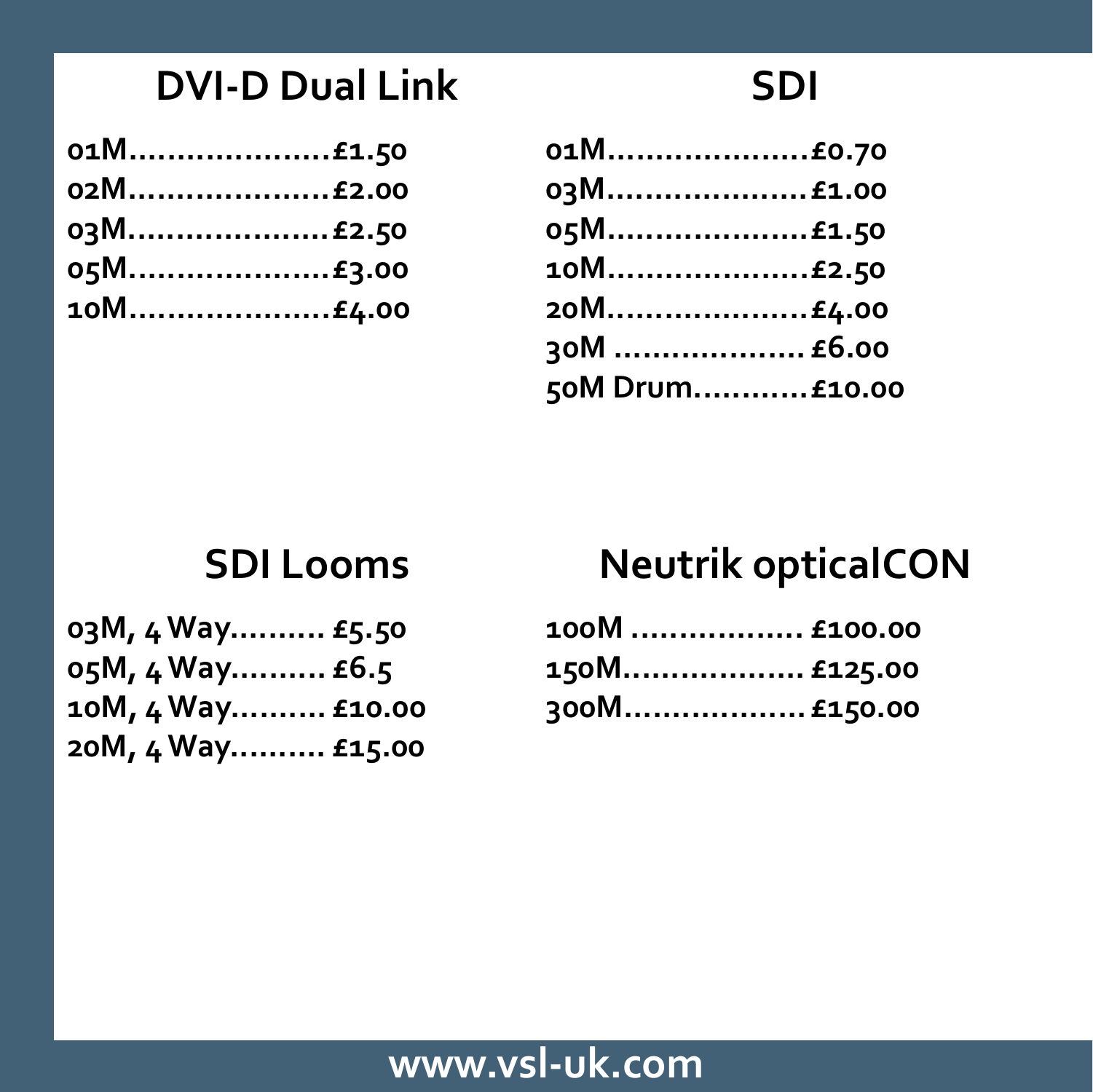#### **HDMI**

| 01M£0.60 |
|----------|
| 02M£0.70 |
|          |
| 05M£1.00 |
| 10M£1.50 |
| 20M£2.50 |

## **HDMI Fibre**

| 10M £20.00  |
|-------------|
| 20M£25.00   |
| 30M£30.00   |
| 50M£40.00   |
| 100M £75.00 |

**Suitable for signals up to 4K@60Hz**

**Suitable for signals up to 4K@30Hz and 1080P@60Hz For 4K@60Hz cables contact us**

## **Video Adapters**

| DVI-D to HDMI Adapter£1.00                  |  |
|---------------------------------------------|--|
| DVI-D to HDMI Cable £1.00                   |  |
| Mini DisplayPort to DisplayPort Cable £1.00 |  |
| Mini DisplayPort to HDMI Adapter £1.00      |  |
| Mini DisplayPort to HDMI Cable £3.00        |  |
| Mini DisplayPort 3 Way Adapter £3.00        |  |
| USB-C Digital AV Multiport Adapter £15.00   |  |

#### **020 7117 2530**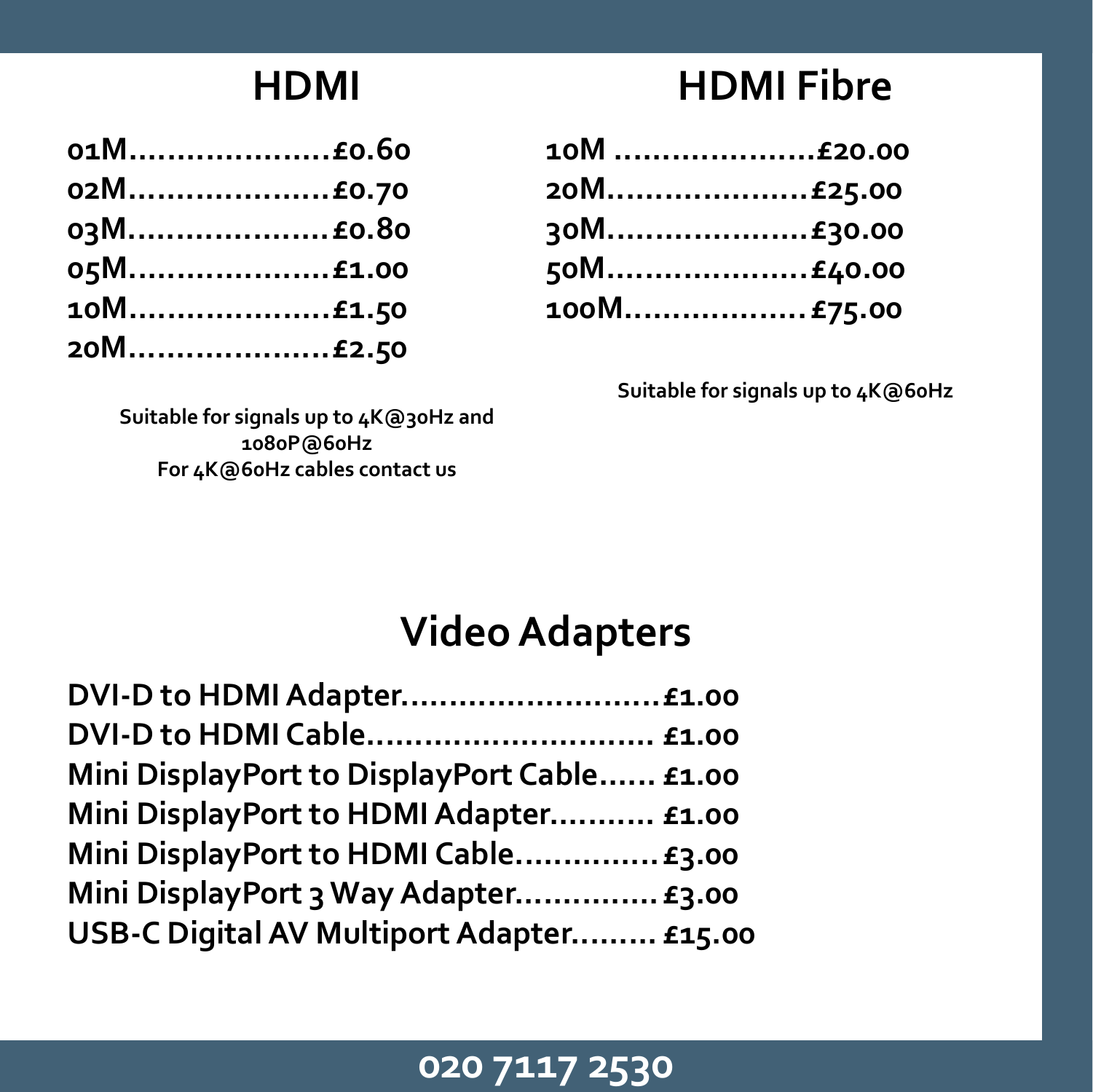## **Small Video Trunk**

**DVI-D 02M x5 HDMI 02M x5, 05M x2, 20M x2 SDI 03M x5, 05M x5, 10M x2, 20M x2 13A 05M x2, 10M x2 13A 4Way x5 HDMI Coupler x2 BNC Coupler x5**

# **All for just £30**

## **Large Video Trunk**

**DVI-D 02M x5, 05M x5**

**HDMI 02M x10, 05M x5, 10M x 5, 20M x5**

**SDI 01M x5, 03M x10, 05M x10, 10M x5, 20M x5** 

**13A 05M x5, 10M x5, 20M x2**

**13A 4Way x10**

**HDMI Coupler x5**

**BNC Coupler x10**

# **All for just £65**

#### **[www.vsl-uk.com](http://hire.vsl-uk.com/video/)**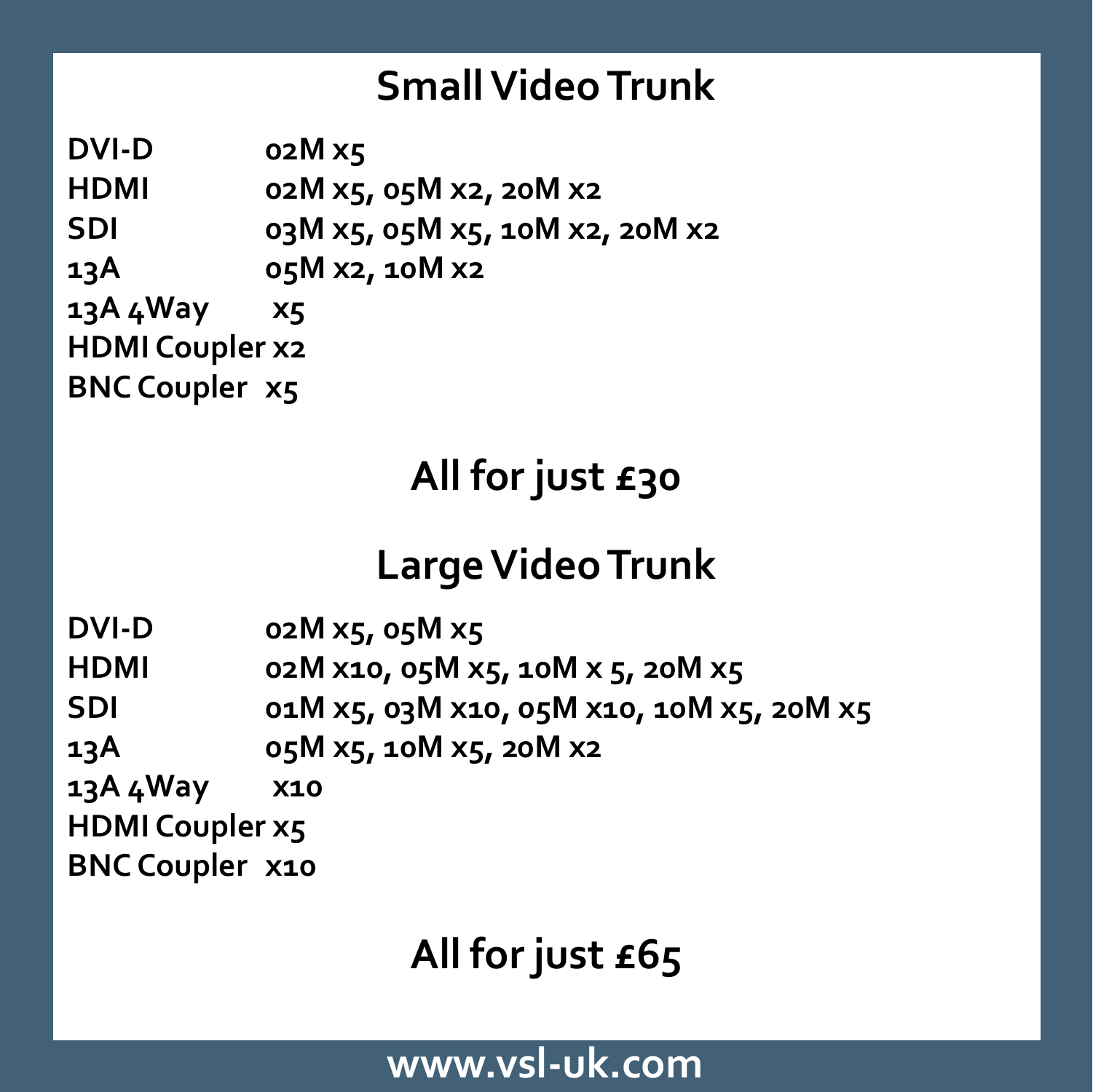#### **XLR**

| 01M£0.70        |  |
|-----------------|--|
| 02M£0.80        |  |
| 03M£0.90        |  |
| 05M£1.00        |  |
| 10M£1.20        |  |
| 20M£1.50        |  |
| 30M£2.00        |  |
| 50M Drum£4.50   |  |
| 100M Drum £9.00 |  |

## **2 Core speakON**

| 01M£1.00 |
|----------|
| 03M£1.25 |
| 05M£1.50 |
|          |
| 20M£3.00 |

## **XLR Looms**

| 03M, 4 Way £4.50           |  |
|----------------------------|--|
| 03M, 8 Way £9.00           |  |
| 10M, 8 Way £12.00          |  |
| 20M, 8 Way £16.00          |  |
| 30M, 8 Way £20.00          |  |
| 30M, 16/4 Multicore£30.00  |  |
| 50M, 32/8 Multicore £60.00 |  |
| 75M Digital Loom £45.00    |  |
| 05M Active Speaker £4.00   |  |
| 10M Active Speaker £6.00   |  |
|                            |  |

## **4 Core speakON**

| 01M£1.50        |
|-----------------|
| 03M…………………£2.00 |
| 05M£2.50        |
| 10M…………………£3.00 |
| 20M£4.50        |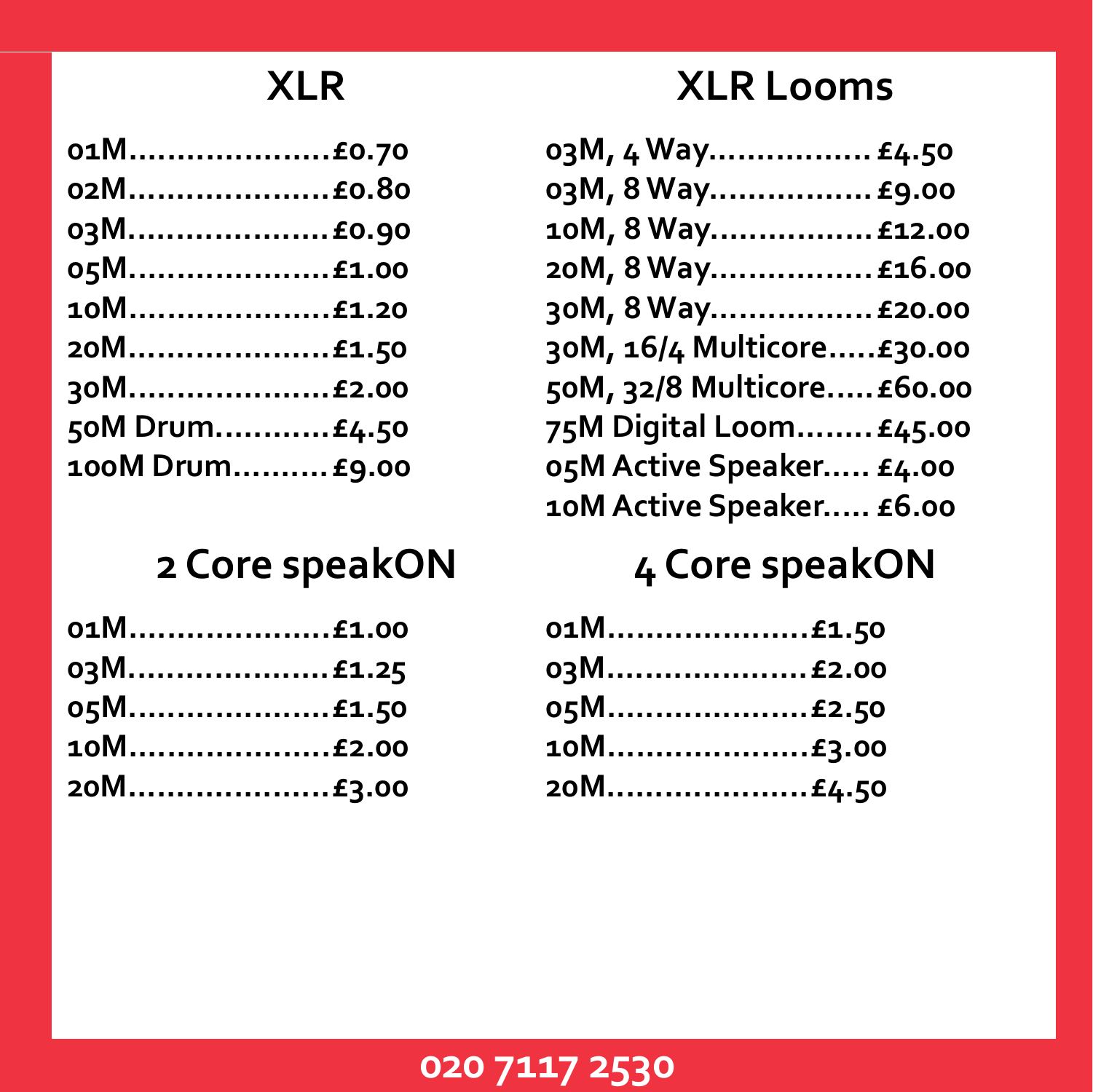## **Audio Adapters**

| XLR Gender Changer £0.50    |  |
|-----------------------------|--|
| XLR to Jack Lead £1.00      |  |
| speakON Coupler £1          |  |
| speakON 3 Way Joiner £2     |  |
| NL4 Pin Swap £1.00          |  |
| Mini Jack to 2 x Jack £1.50 |  |
| Mini XLR to XLR, 05M £1.50  |  |

#### **TourCAT Ethernet**

| 01M£0.70      |  |
|---------------|--|
| 02M£0.80      |  |
| 03M£0.90      |  |
| 05M£1.00      |  |
| 10M£1.20      |  |
| 20M£1.50      |  |
| 30M£2.00      |  |
| 50M Drum£4.50 |  |

**etherCON or standard RJ45 available**

#### **[www.vsl-uk.com](http://hire.vsl-uk.com/sound/)**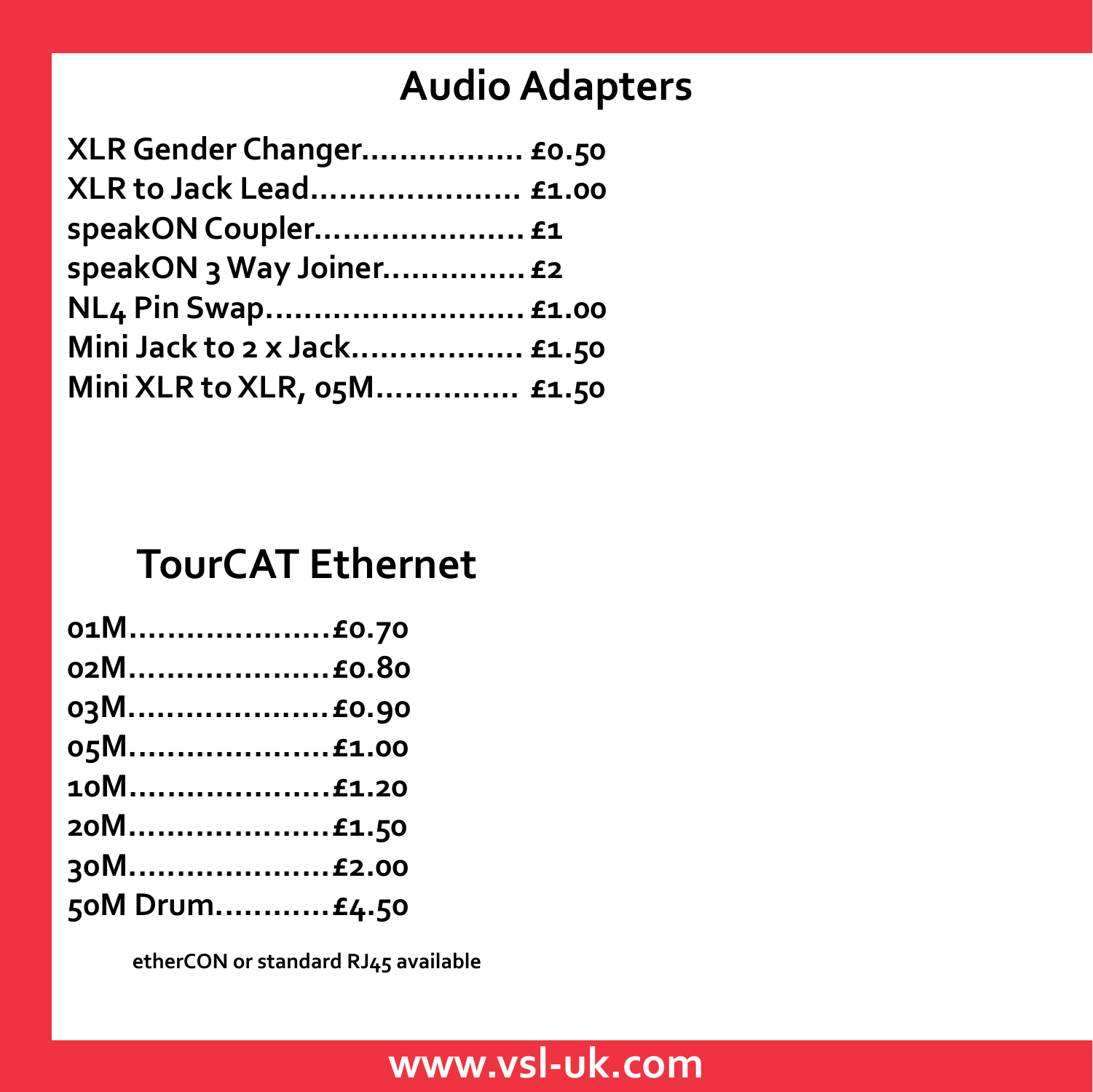#### **Small Sound Trunk**

**XLR Gender Changer M>F x2, F>M x2 speakON Coupler x2 Mini Jack to 2 x Jack x1 13A 05M x2, 10M x2 13A 4Way x2**

**XLR 03M x5, 05M x5, 10M x2, 20M x2 speakON 05M x2, 10M x5, 20M x2**

## **All for just £30**

#### **Large Sound Trunk**

**XLR 03M x10, 05M x10, 10M x10, 20M x5 speakON 05M x5, 10M x10, 20M x5 XLR Gender Changer M>F x5, F>M x5 speakON Coupler x5 speakON 3 Way Joiner x2 Mini Jack to 2 x Jack x2 13A 05M x2, 10M x2, 20M x2 13A 4Way x10**

## **All for just £65**

**020 7117 2530**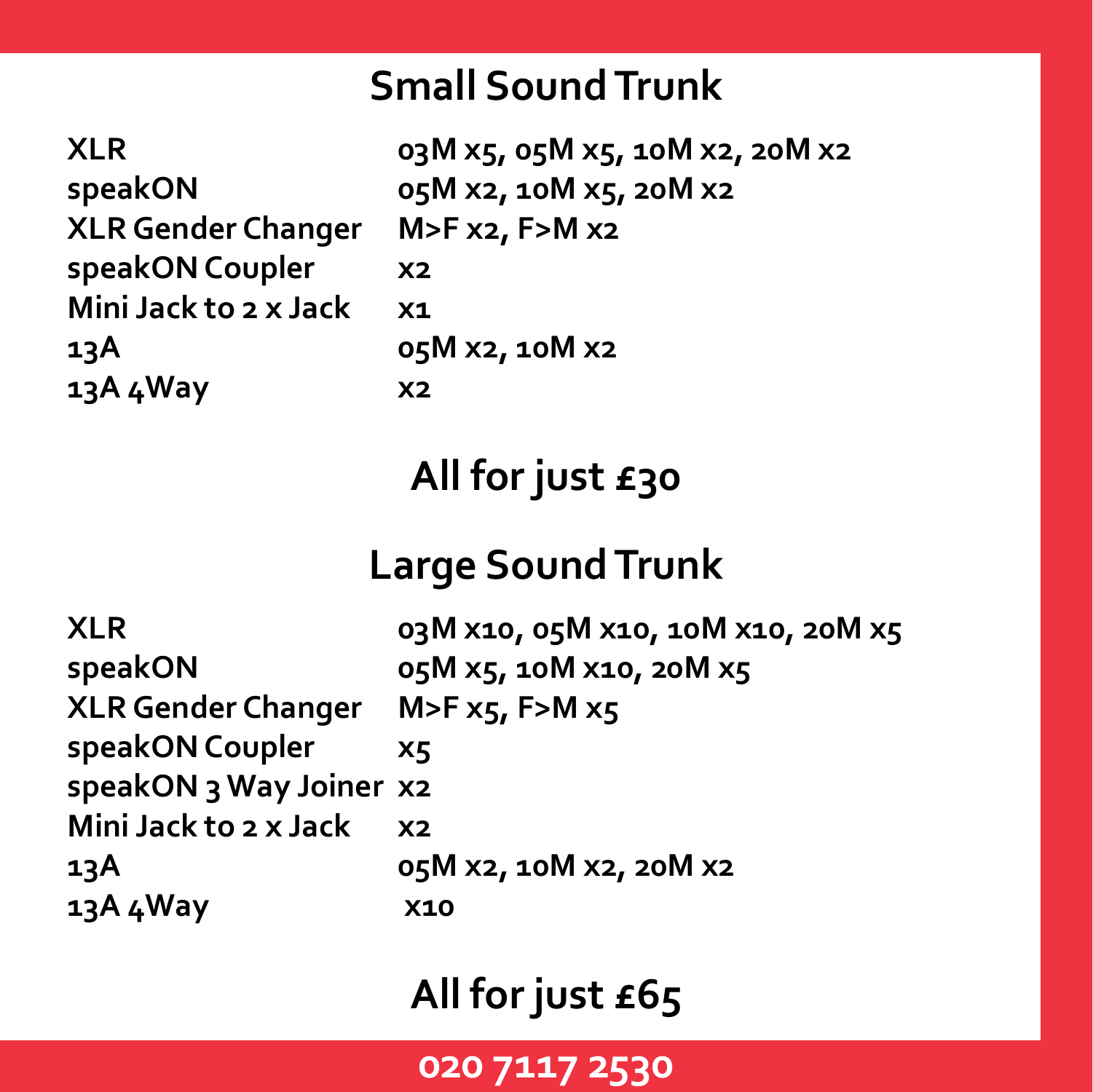## **DMX - 3 Pin**

| 01M£0.70   |  |
|------------|--|
| 02M£0.80   |  |
| 03M £0.90  |  |
| 05M£1.00   |  |
| 10M£1.20   |  |
| 20M£1.80   |  |
| 30M£2.50   |  |
| 50M£3.50   |  |
| 100M £6.50 |  |

| DMX - | $5$ Pin |
|-------|---------|
|-------|---------|

| 01M£1.20   |  |
|------------|--|
| 02M£1.30   |  |
| 03M £1.40  |  |
| 05M£1.50   |  |
| 10M£1.80   |  |
| 20M£2.50   |  |
| 30M£3.00   |  |
| 50M£4.00   |  |
| 100M £7.00 |  |

## **Lighting Adapters**

| Lighting Adapter (13A / 15A / 16A / powerCON) £1.00 |  |
|-----------------------------------------------------|--|
|                                                     |  |
| 16A(T) to 13A 4 Way Trailing Socket £1.50           |  |
|                                                     |  |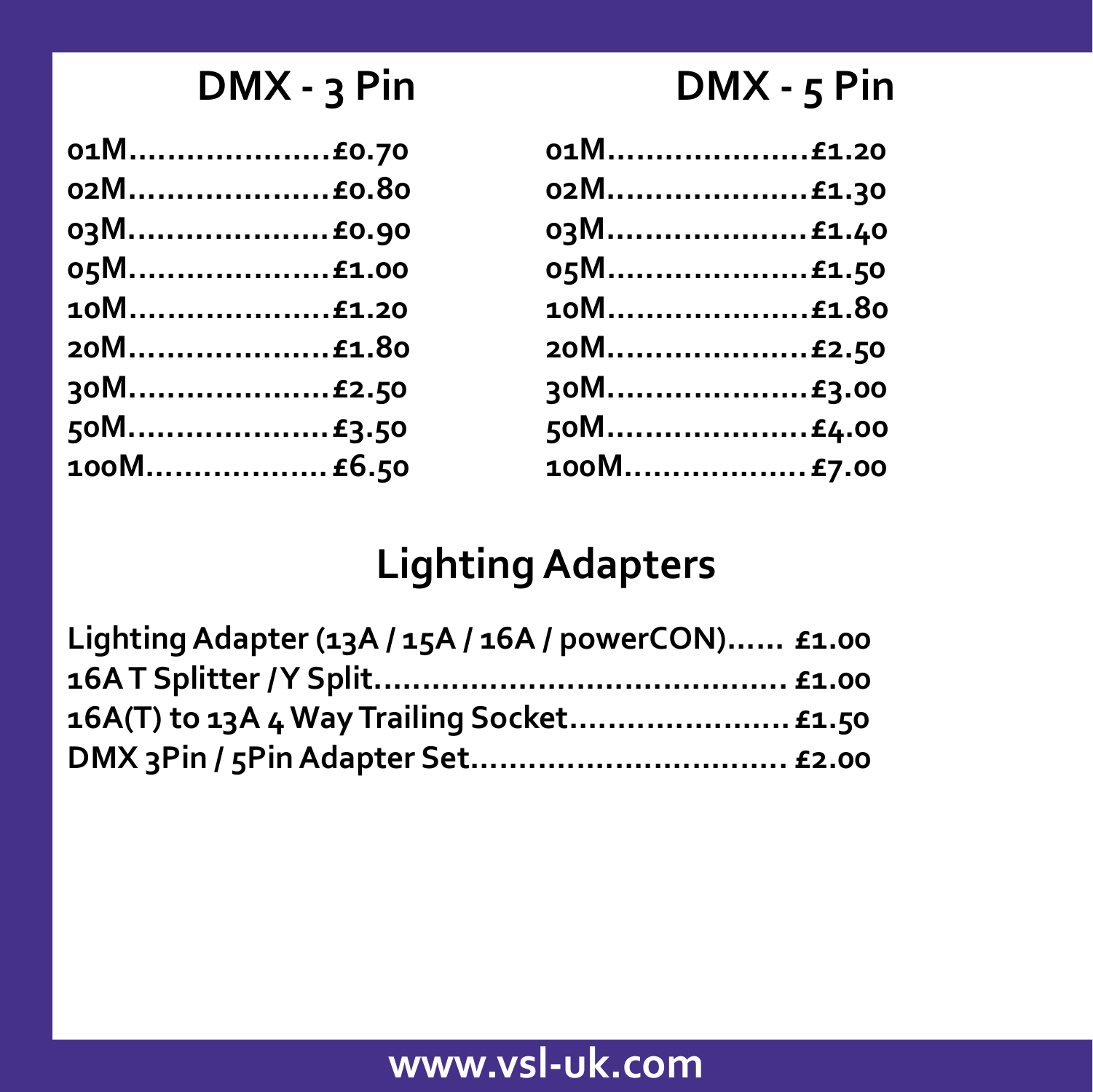## 10A IEC

| 01M£0.50          |  |
|-------------------|--|
| 02M£0.80          |  |
| 03M£1.20          |  |
| 05M£1.60          |  |
| 10M£2.00          |  |
| 13A to IEC £1.00  |  |
| 4 Way Block £1.50 |  |
|                   |  |

| 02M£1.00    |  |
|-------------|--|
| 03M£1.20    |  |
| 05M£1.40    |  |
| 10M£1.80    |  |
| 20M£3.00    |  |
| 30M£4.00    |  |
| 4 Way £1.50 |  |

#### 16A1Ø

| 01M£1.00    |  |
|-------------|--|
| 02M£1.20    |  |
| 03M£1.40    |  |
| 05M£1.60    |  |
| 10M£2.40    |  |
| 20M£3.80    |  |
| 30M£5.20    |  |
| 50M£8.20    |  |
| 100M £16.00 |  |

## 16A 3Ø

| 10M £6.50 |
|-----------|
| 20M£11.50 |
| 30M£16.50 |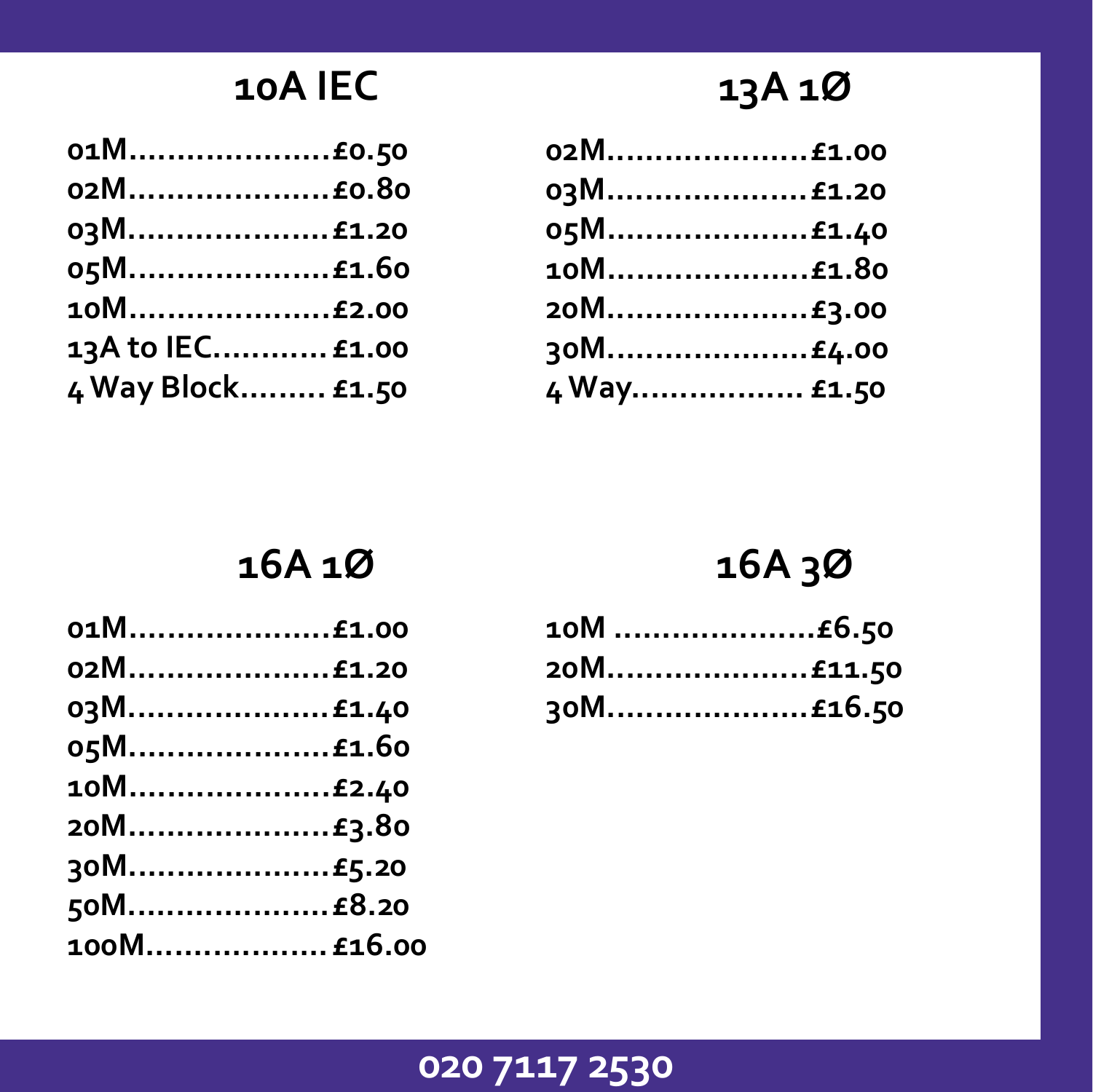#### 16ATRUE1

| 01M£1.60 |  |
|----------|--|
| 02M£1.80 |  |
| 03M£2.00 |  |
| 05M£2.50 |  |
| 10M£3.00 |  |
| 20M£4.50 |  |
| 30M£6.00 |  |
| 50M£9.00 |  |

## 20A powerCON

| 01M£1.40 |  |
|----------|--|
| 02M£1.60 |  |
| 03M£1.80 |  |
| 05M£2.20 |  |
| 10M£2.80 |  |
| 20M£4.50 |  |
| 30M£6.00 |  |
| 50M£9.00 |  |

#### 32A 1Ø

| 01M£1.80    |  |
|-------------|--|
| 02M£2.00    |  |
| 03M£2.40    |  |
| 05M£3.00    |  |
| 10M£4.50    |  |
| 20M£8.00    |  |
| 30M£10.00   |  |
| 50M£20.00   |  |
| 100M £40.00 |  |

#### 32A 3Ø

| 01M£2.50    |  |
|-------------|--|
| 02M£3.00    |  |
| 03M £3.80   |  |
| 05M£5.00    |  |
| 10M£8.50    |  |
| 20M£15.00   |  |
| 30M£25.00   |  |
| 50M£35.00   |  |
| 100M £70.00 |  |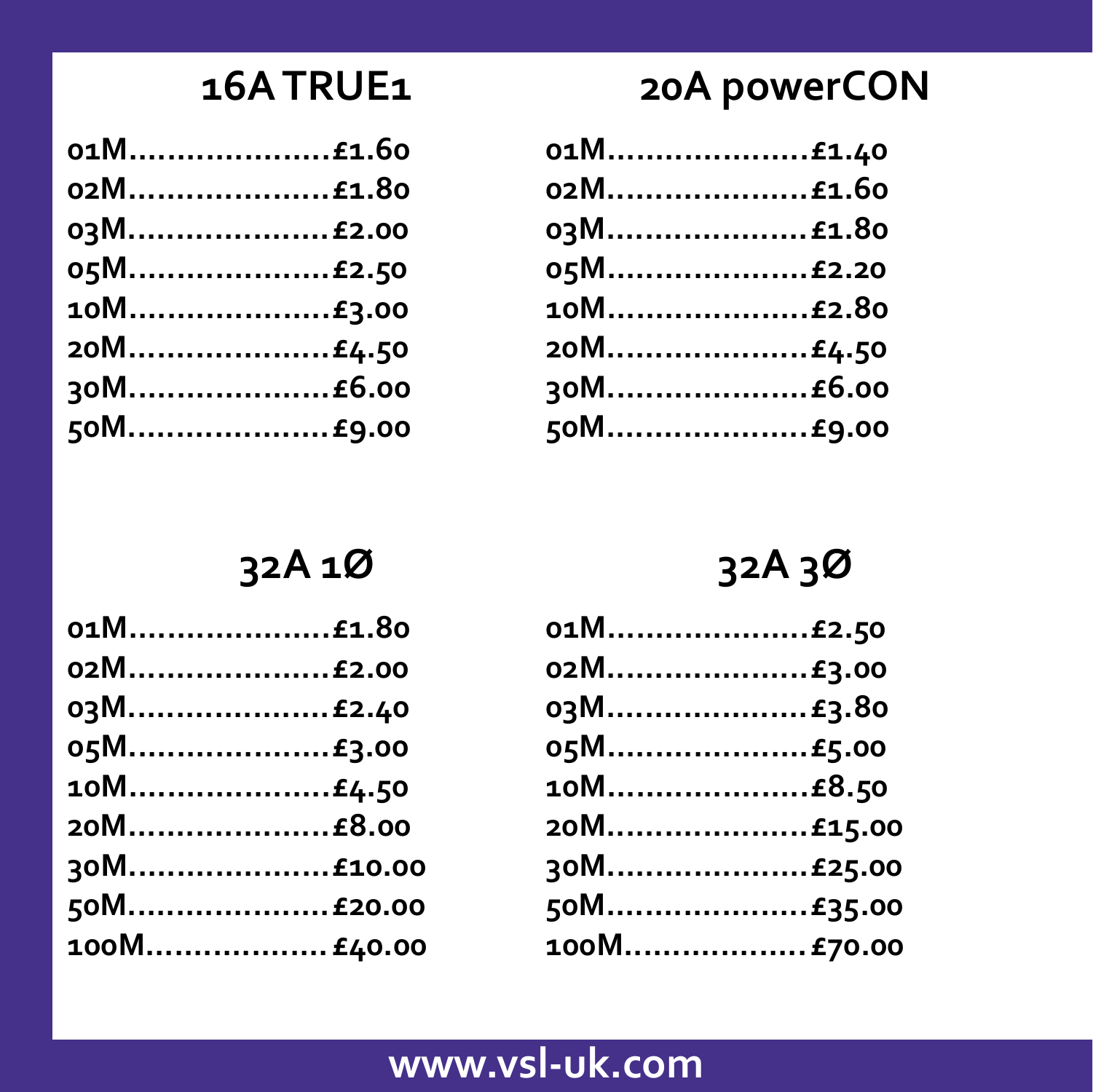## 63A1Ø

| 02M£8.00     |
|--------------|
| 03M£9.00     |
| 05M£11.00    |
| 10M£16.00    |
| 20M£25.00    |
| 30M£35.00    |
| 50M £55.00   |
| 100M £100.00 |
|              |

## 63A 3Ø

| 02M£10.00    |  |
|--------------|--|
| 03M£12.00    |  |
| 05M£16.00    |  |
| 10M£25.00    |  |
| 20M£45.00    |  |
| 30M£60.00    |  |
| 50M£100.00   |  |
| 100M £185.00 |  |

#### 125A 3Ø

| 02M£30.00  |  |
|------------|--|
| 03M£32.00  |  |
| 05M£38.00  |  |
| 10M£55.00  |  |
| 20M£85.00  |  |
| 30M£120.00 |  |
| 50M£180.00 |  |

#### **Socapex**

| 03M£12.00       |  |
|-----------------|--|
| 05M£15.00       |  |
| 10M£18.00       |  |
| 20M£25.00       |  |
| 30M£30.00       |  |
| 50M£45.00       |  |
| Breakout £10.00 |  |